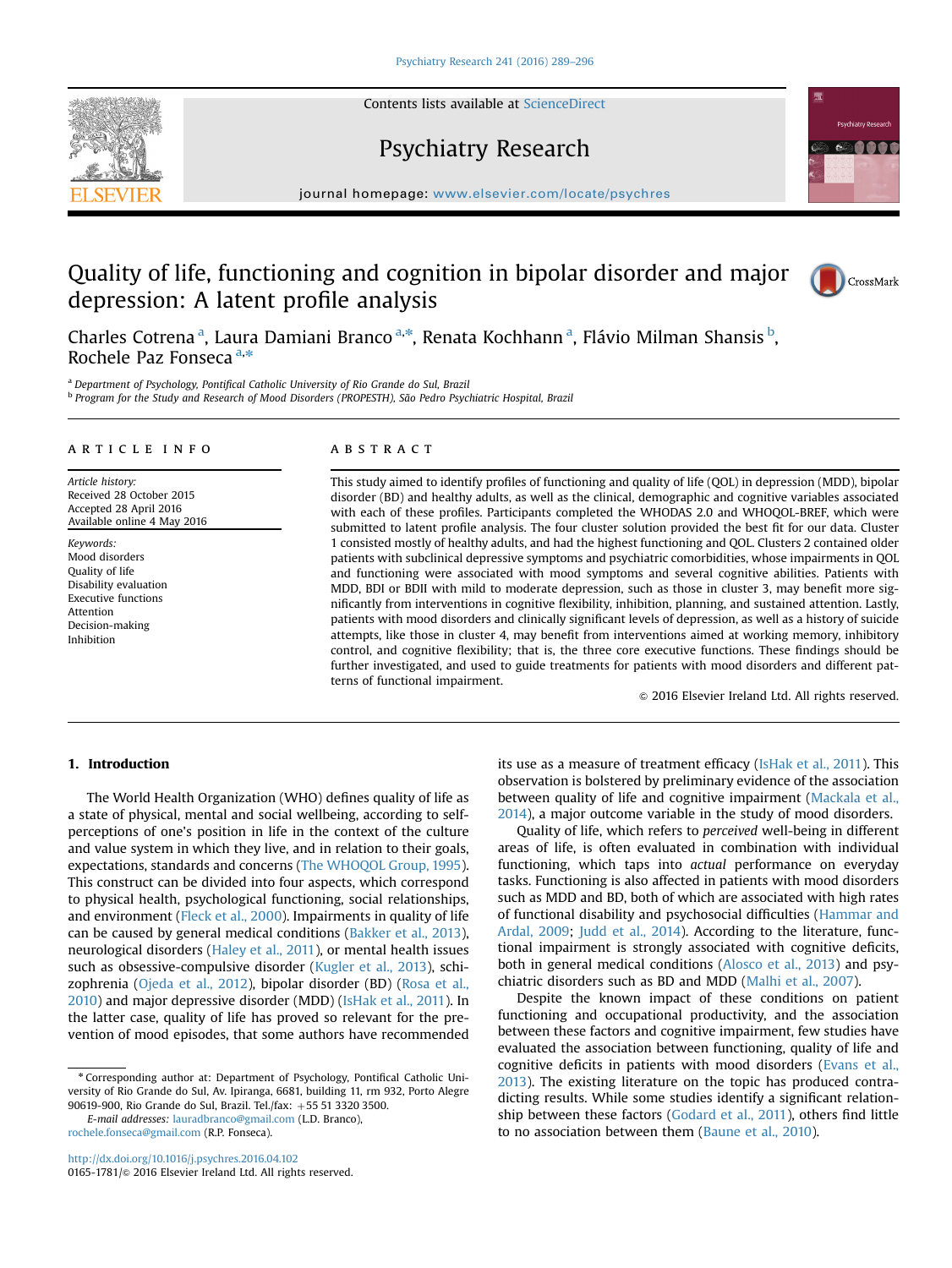Nevertheless, several programs have been developed to promote improvements in quality of life and functioning through cognitive stimulation and training (Lee et al., 2013; Vieta et al., 2014). While some have successfully achieved their goal, improving the cognitive functioning as well as the daily life of patients with mood disorders (Torrent et al., 2013), others have fallen short of this goal, and found that cognitive improvements failed to generalize to other aspects of patients' lives (Naismith et al., 2010). Given the sensitivity of cognitive training to individual differences, this is not a surprising finding (Jaeggi et al., 2014). The transfer of cognitive gains to daily life may be facilitated by a more precise description of associations between different aspects of cognitive function and domains of quality of life and disability. This information may help identify cognitive functions which relate more strongly to daily functioning and would therefore be more likely to be generalized, as well as maximize improvements in real-life settings in addition to formal testing. Given the aforementioned absence of a consensus in the literature as to the association between cognition and functioning in mood disorder, additional studies on the topic are required to settle this issue and allow for the development of more adequate interventions for these populations, which address both cognitive impairments and their functional consequences (Bowie et al., 2013).

One of the reasons why such relationships have been so difficult to define may be the existence of individual variability in the extent to which cognition, disability and quality of life are related in patients with mood disorders. Similar intradiagnostic variability has been identified with regards to cognitive profiles, and to this end, statistical clustering approaches have been successfully used to delineate subprofiles of cognitive functioning within populations with MDD (Hermens et al., 2011) and BD (Martino et al., 2014). Although this approach has not been applied to disability and quality of life, it is reasonable to expect that, if distinct cognitive profiles exist within populations with mood disorders, there may also be some within-sample variability regarding the extent to which cognition, disability and quality of life are related.

Therefore, the goal of the present study was to identify profiles of quality of life and functioning in patients with MDD, BDI and BDII, assessing the relationship between these factors and individual differences in clinical, demographic and cognitive features. In the process, we hope to address current knowledge gaps regarding quality of life and functioning in BD, and the association between these factors and specific subcomponents of attention and the executive functions in patients with mood disorders.

## 2. Methods

#### 2.1. Subjects

The sample consisted of 142 participants, of whom 28 had been diagnosed with BDI, 21 with BDII, and 29 with MDD. The remaining 64 subjects were control participants with no mood disorders.

Patients were consecutively recruited from the mood disorders outpatient unit of a psychiatric hospital, a university teaching clinic, and private practice, from September 2013 to October 2014. Control participants were recruited by convenience from work and university settings, as well as the community at large.

The sample included native Brazilians of both genders aged between 18 and 67 years, with 1–31 years of formal education. Participants with uncorrected sensory impairments which would interfere with task performance, a history of neurological conditions, and/or who were currently pregnant or lactating were excluded from the sample. Additionally, patients with psychotic symptoms at the time of testing or who reported substance abuse within the previous month were excluded from the clinical sample. The control group was selected using the same criteria, and was screened for mood disorders, cognitive impairment and intellectual disability.

#### 2.2. Procedures

All participants provided written consent for participation, and the present study was approved by the research ethics committee of the university where it was performed. Participants were assessed individually, and evaluated based on DSM-5 criteria (American Psychiatric Association, 2013). Diagnoses were established by consensus with a clinical psychologist with expertise in mood disorders. Participants underwent three assessment sessions lasting approximately one and a half hours each. Individuals were first administered a sociocultural and health questionnaire adapted from Fonseca et al. (2012) to screen for inclusion and exclusion criteria, and evaluate socioeconomic status (SES) and the frequency of reading and writing habits (FRWH). SES was evaluated based on the Brazil Classification Criteria (Associação Brasileira de Empresas de Pesquisa (ABEP), 2008), which provides scores ranging from 0 to 46, while the FRWH was assessed using a previously described inventory (Cotrena et al., 2015; Pawlowski et al., 2012) which verifies the weekly frequency with which respondents read and write different types of materials, and yields a total score ranging from 0 to 28.

All participants also completed a comprehensive neuropsychological assessment battery, whose tests were administered in a pseudo-randomized order to avoid the influence of one test over the other. Assessment instruments were selected based on the Measurement and Treatment Research to Improve Cognition in Schizophrenia (MATRICS) consensus battery (Green and Nuechterlein, 2004), a widely-used and internationally-validated method for the neuropsychological assessment of patients with schizophrenia, which has also been found to be sensitive to executive impairments in BD (Burdick et al., 2011). According to Yatham et al. (2010), the applicability of this neuropsychological battery to BD can be increased by the inclusion of additional measures of executive functioning such as the Trail Making Test, the Wisconsin Card Sorting Test, and the Stroop Color-Word Test. Therefore, we have also included these instruments in our assessment protocol.

Our assessment battery consisted of the following measures: i) Mini-Mental State Examination (MMSE) (Chaves and Izquierdo, 1992; Folstein et al., 1975), using the cutoffs proposed by Kochhann et al. (n.d.), ii) Block Design and Vocabulary Subtests from the Wechsler Adult Intelligence Scales (WAIS-III) (Nascimento, 2004; Wechsler, 1997), whose scores were converted to estimated IQ using the tables provided by Jeyakumar et al. (2004), iii) Iowa Gambling Task (IGT) (Bechara et al., 1994; Schneider and Parente, 2006) as a measure of affective decision making, iv) Hayling Sentence Completion Test (HSCT) (Burgess and Shallice, 1997; Fonseca et al., 2010), as a measure of processing speed (Part A speed), inhibition (Part B speed, accuracy) and cognitive flexibility (discrepancy between speed A and B), vi Trail Making Test (TMT) (Reitan and Wolfson, 1995; Zimmermann et al., 2015), as a measure of processing speed (Part A speed), inhibition (Part B speed, accuracy) and cognitive flexibility (ratio of speed A to B), vi) Semantic, phonemic and unconstrained verbal fluency tasks (Montreal Assessment of Communication Battery – MAC) (Fonseca et al., 2008; Joanette et al., 2004), vii) Modified Wisconsin Card Sorting Test (MWCST) (Nelson, 1976; Zimmermann et al., 2015), viii) Sentence-Word Span subtest, from the Brazilian Brief Neuropsychological Battery NEUPSILIN (Fonseca et al., 2009) as a measure of working memory (total score and largest block remembered), ix) Digit span subtest from the Wechsler Memory Scale – Revised (Wechsler, 2002; Zimmermann et al., 2015), as a measure of focused attention (direct order) and working memory (inverse order), x) Divided Attention Test (DAT) (Sisto et al., 2006), xi) Sustained Attention Test (SAT) (Sisto et al., 2006), xii) Stroop Color Word Test (SCWT) (Stroop, 1935; Zimmermann et al., 2015).

Clinical assessments were performed using the Mini International Neuropsychiatric Interview (MINI) (Amorim, 2000; Sheehan et al., 1998), complemented with DSM-5 criteria for MDD and BD. The presence of depressive or manic symptoms was investigated using the Hamilton Depression Rating Scale (HDRS) (Gorenstein et al., 2000; HAMILTON, 1960) and the Young Mania Rating Scale: (YMRS) (Vilela and Loureiro, 2000; Young et al., 1978).

Lastly, functional capacity and quality of life were evaluated using the World Health Organization Disability Assessment Schedule (Silveira et al., 2013; Ustun et al., 2010), which assesses five domains of functioning (cognition, mobility, selfcare, social relationships, occupational activity and participation), and the World Health Organization Quality of Life Assessment (Fleck et al., 2000; The WHOQOL Group, 1995), which evaluates four domains of quality of life (physical health, psychological health, social relationships and environment).

#### 2.3. Data analysis

Participant scores on all subscales of the WHOQOL and WHODAS 2.0 were examined by latent profile analysis, with the presence or absence of comorbidities and scores on the HDRS and YMRS entered as covariates. Model selection was performed using the Bayesian Information Criteria, as recommended by Nylund et al. (2007), as well as the principles of interpretability, parsimony, and similarity of cluster size. Demographic and clinical variables were compared between the resulting clusters using ANOVA or ANCOVA, followed by Bonferroni post-hoc tests. Categorical variables were compared using chi-square tests.

To control for the influence of demographic variables such as age and education, Z-scores were calculated for all neuropsychological measures using normative data (Z-score  $=($ participant score–normative mean)/standard-deviation). The